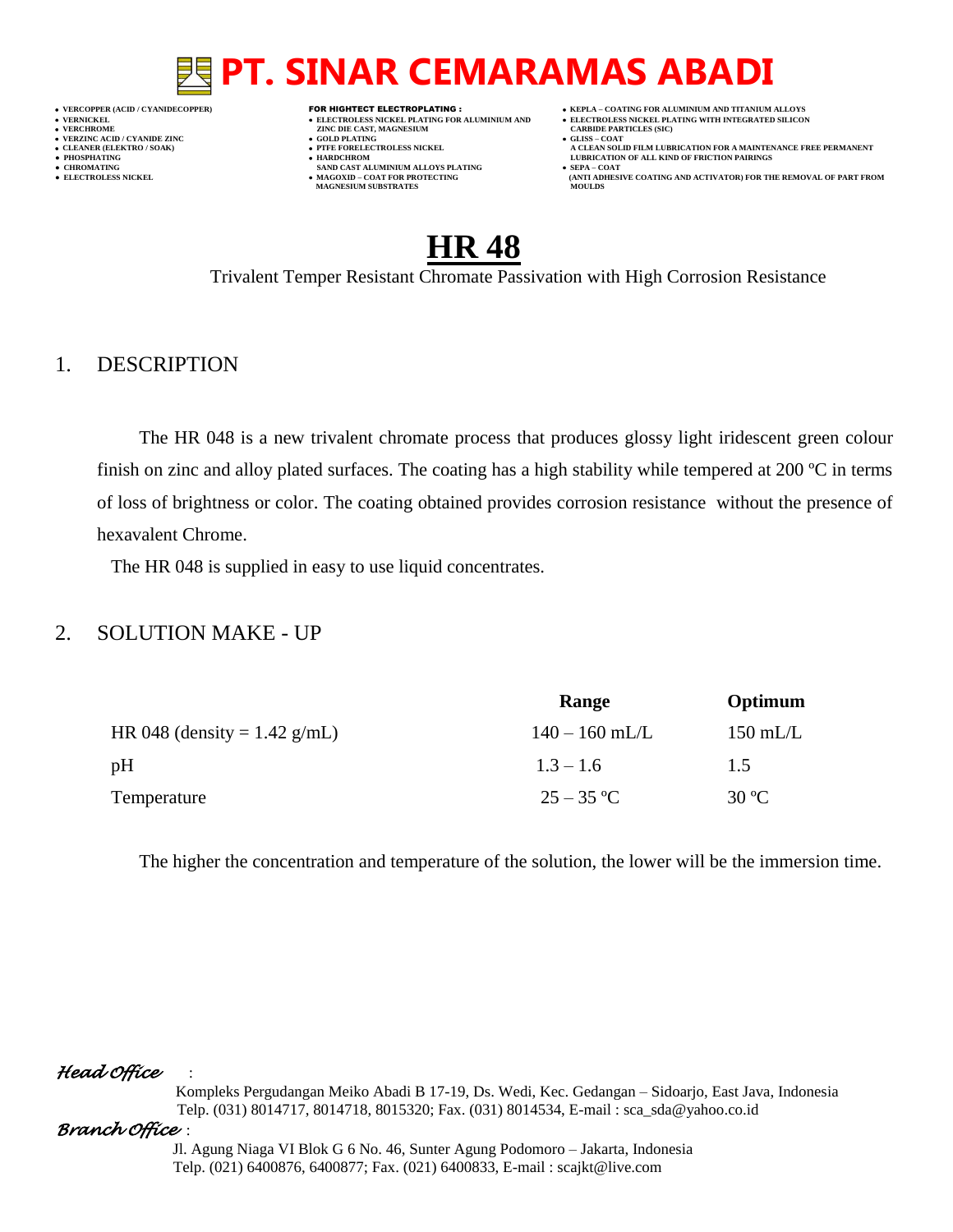

- **VERT ASSESSED ASSESSED ASSESSED ASSESSED ASSESSED ASSESSED ASSESSED ASSESSED ASSESSED ASSESSED ASSESSED ASSESSED ASSESSED ASSESSED ASSESSED ASSESSED ASSESSED ASSESSED ASSESSED ASSESSED ASSESSED ASSESSED ASSESSED ASSESSED**
- 
- 
- **•** CHROMATING **CHROMATING • CHROMATING • CHROMATING • CHROMATING • CHROMATING • MAGOXID COAT** FOR PROTECTING **MAGNESIUM SUBSTRATES**
- **VERCOPPER (ACID / CYANIDECOPPER)** FOR HIGHTECT ELECTROPLATING :  **KEPLA – COATING FOR ALUMINIUM AND TITANIUM ALLOYS**
	-
- **CLEANER (ELEKTRO / SOAK) PTFE FORELECTROLESS NICKEL A CLEAN SOLID FILM LUBRICATION FOR A MAINTENANCE FREE PERMANENT**
	- **● ELECTROLESS NICKEL MAGOXID – COAT FOR PROTECTING (ANTI ADHESIVE COATING AND ACTIVATOR) FOR THE REMOVAL OF PART FROM**

a) Procedure for a make up of 100 litres

Take 50 L DI water in the process tank. Add 15 L HR 048 and adjust the volume to 100 litres. Mix well. Adjust the pH with diluted nitric acid (or increase with a 10 % solution of sodium bicarbonate) and temperature of the operating bath to specified values. Now the bath is ready for operation.

### 3. SAFETY CONSIDERATIONS

Protective gear such as face shields and gloves should be worn during bath make up and operation. Chemicals shall not be stored below 10 ºC.

### *Head Office* :

 Kompleks Pergudangan Meiko Abadi B 17-19, Ds. Wedi, Kec. Gedangan – Sidoarjo, East Java, Indonesia Telp. (031) 8014717, 8014718, 8015320; Fax. (031) 8014534, E-mail : sca\_sda@yahoo.co.id

### *Branch Office* :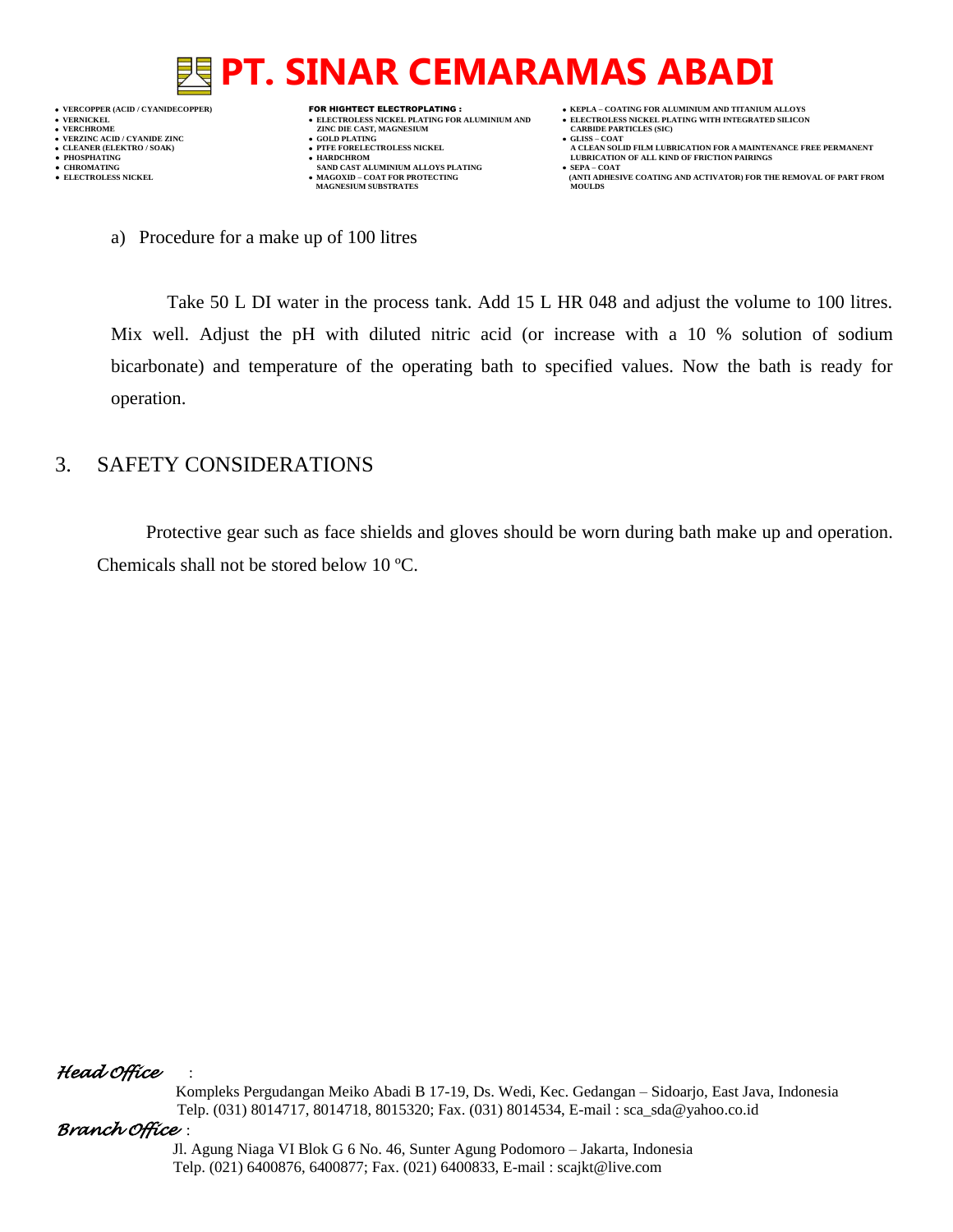- **VERCHROME (ACID/CTANIDE ZINC CONTROLLY CAST, MAGNESIUM CARBIDE PARTICLES (SICKEL PLATING FOR ALUMINIUM AND CARBIDE PARTICLES (SICKEL PLATING FOR ALUMINIUM AND CARBIDE PARTICLES (SICKEL PLATING FOR ALUMINIUM AND CARBIDE PA** 
	- **v GOLD PLATING**<br>**• PTFE FORELECTROLESS NICKEL**
	-
- **● CHROMATING SAND CAST ALUMINIUM ALLOYS PLATING SEPA – COAT MAGNESIUM SUBSTRATES MOULDS**
- **VERCOPPER (ACID / CYANIDECOPPER)** FOR HIGHTECT ELECTROPLATING :  **KEPLA – COATING FOR ALUMINIUM AND TITANIUM ALLOYS**
- **VERNICKEL ELECTROLESS NICKEL PLATING FOR ALUMINIUM AND ELECTROLESS NICKEL PLATING WITH INTEGRATED SILICON**
	-
- **A CLEAN SOLID FILM LUBRICATION FOR A MAINTENANCE FREE PERMANENT ● PHOSPHATING HARDCHROM LUBRICATION OF ALL KIND OF FRICTION PAIRINGS**
- **● ELECTROLESS NICKEL MAGOXID – COAT FOR PROTECTING (ANTI ADHESIVE COATING AND ACTIVATOR) FOR THE REMOVAL OF PART FROM**
- 4. Operating conditions

| a)                   | Temperature:        | $25-35$ °C (optimum 30 °C)                                                              |
|----------------------|---------------------|-----------------------------------------------------------------------------------------|
|                      | b) Time:            | $45 - 60$ sec.                                                                          |
|                      | c) $pH - Value$ :   | $1.3 - 1.6$ (optimum 1.5). Frequent control is recommended.                             |
|                      |                     | $pH \leq 1.2$ : decrease of the corrosion protection                                    |
|                      |                     | $pH \geq 1.7$ : yellowish appearance, decrease of the corrosion protection              |
| d)                   | Agitation:          | Air or parts movement                                                                   |
|                      |                     | Do not use lead as weight for air blowing tuber!                                        |
|                      | e) Fume extraction: | Recommended                                                                             |
| $\ddot{\phantom{1}}$ | Equipment:          | Mild steel tank with polypropylene lining                                               |
|                      |                     |                                                                                         |
|                      | g) Heating:         | Not required or Teflon tube heaters                                                     |
|                      |                     | h) Pre dip activation: This improve the HR 048 bath life as well as the adhesion<br>and |
|                      |                     | corrosion resistance. The tank make up is $0.3 - 1.0$ % nitric acid. Frequent tank      |
|                      |                     | changes are necessary for uniform production quality.                                   |
| $\bf{1)}$            | Hints:              | We recommend a hot DI water rinse (50 °C, $3 - 5$ min.), after treating with HR         |

### 5. EFFLUENT CONTROL

The HR 048 chromate conversion coating solution is acidic and contains trivalent chromium salts. Spent solution has to be treated and discharged according to local waste awter laws.

048 and after a drag out rinse and a DI water rinse.

### *Head Office* :

 Kompleks Pergudangan Meiko Abadi B 17-19, Ds. Wedi, Kec. Gedangan – Sidoarjo, East Java, Indonesia Telp. (031) 8014717, 8014718, 8015320; Fax. (031) 8014534, E-mail : sca\_sda@yahoo.co.id

### *Branch Office* :